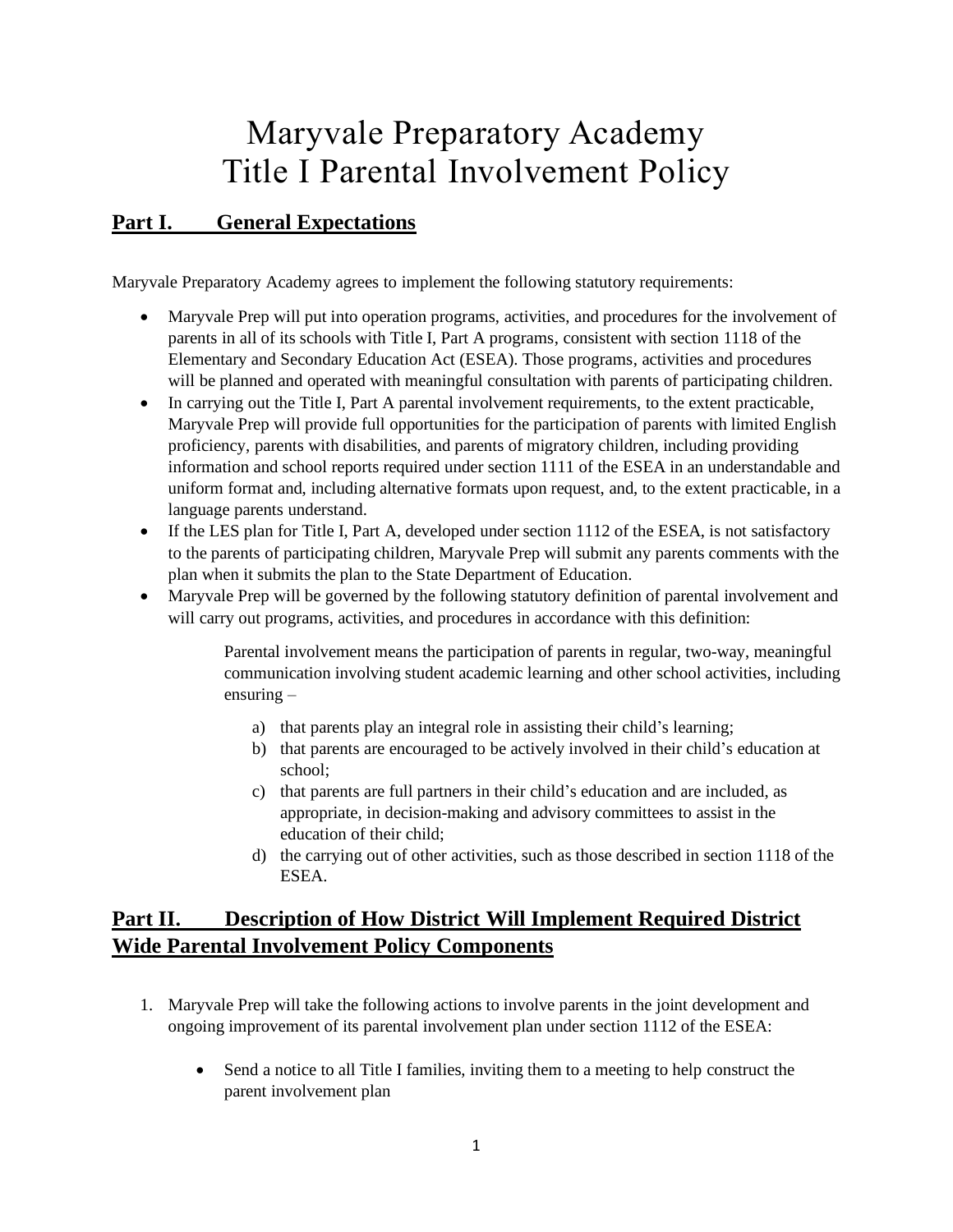- Provide multiple meeting times and childcare in order to allow as many parents to attend as possible
- At the meeting, distribute copies of the draft of the plan and incorporate feedback shared during the meeting into the final version
- In subsequent years, hold an annual meeting to review the plan and make adjustments based off parent input and school experience
- After each meeting, distribute the plan to all Title I families for additional feedback
- 2. Maryvale Prep will take the following actions to involve parents in the process of the school review and improvement under section 1116 of the ESEA:
	- Disseminate a schoolwide Family Survey with questions included that target areas for school improvement
	- Send a notice to all Title I families, inviting them to an annual meeting (sessions to be held in both the morning and evening to allow more flexibility for parents to attend) designed to elicit their feedback regarding areas for school improvement
	- Invite families who are unable to attend the meeting to send in feedback via email, phone calls, or written notes
- 3. Maryvale Prep will plan and implement effective parental involvement activities to improve student academic achievement and school performance:
	- Hold parent meetings with the Headmaster in which training is provided for how to read and utilize data received from the school's schoolwide assessments
- 4. Maryvale Prep will take the following actions to conduct, with the involvement of parents, an annual evaluation of the content and effectiveness of this parental involvement policy in improving the quality of its Title I, Part A programs. The evaluation will include identifying barriers to greater participation by parents in parental in parental involvement activities (with particular attention to parents who are economically disadvantaged, are disabled, have limited English proficiency, have limited literacy, or are of any racial or ethnic minority background). Maryvale Prep will use the findings of the evaluation about its parental involvement policy and activities to design strategies for more effective parental involvement, and to revise, if necessary (and with the involvement of parents) its parental involvement policies.
	- The evaluation will be initiated by the annual parental involvement plan mentioned above
	- A special task force under the Maryvale Prep Parent Service Organization (PSO) will be developed to work alongside of the Headmaster to synthesize the feedback provided from this meeting and from parents at other points in the year to evaluate this parental involvement policy
	- The Headmaster of PSO-elect will have the final responsibility for producing the revised parental involvement policy, which will subsequently be distributed to all Title I families via email
- 5. Maryvale Prep will build its and parents' capacity for strong parental involvement, in order to ensure effective involvement of parents and to support a partnership among the school involved,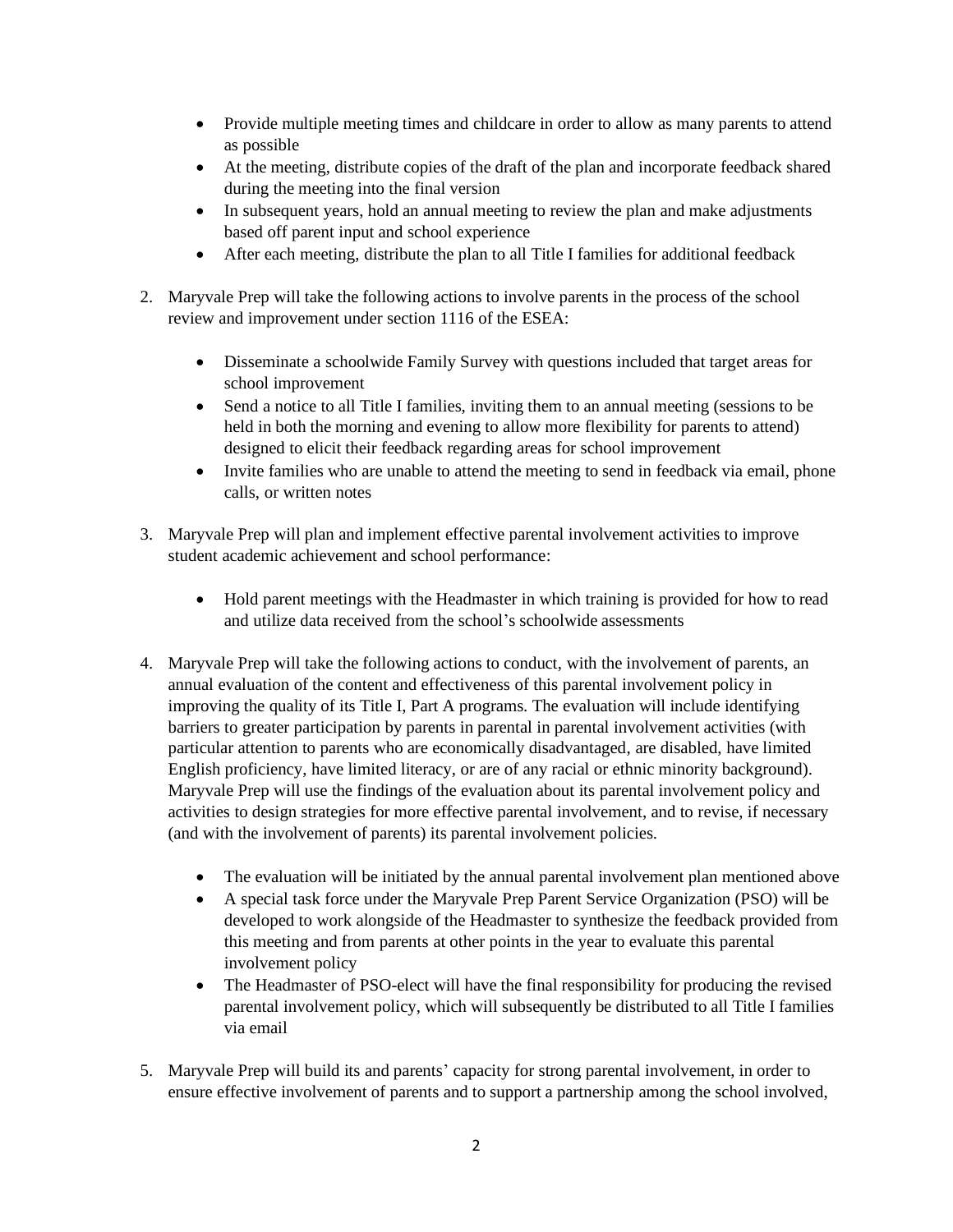parents, and the community to improve student academic achievement, through the following activities specifically described below:

- A. Maryvale Prep will, with the assistance of its Title I, Part A schools, provide assistance to parents of children served at this school, as appropriate, in understanding topics such as the following:
	- The Arizona College & Career Ready standards,
	- The State and schoolwide academic assessments,
	- how to monitor their child's progress, and
	- how to work with your teachers to ensure student growth:
- B. Maryvale Prep will, with the assistance of its schools, provide materials and training to help parents work with their children to improve their children's academic achievement, such as literacy training, and using technology, as appropriate, to foster parental involvement, by:
	- Academic content awareness and materials provided at our annual Curriculum Night
	- Trainings on reading and analyzing achievement data
	- Information and training on implementing at-home supports, such as phonics video practice
- C. Maryvale Prep will educate its teachers, administrators, and office staff in how to reach out to, communicate with, and work with parents as equal partners, in the value and utility of contributions of parents, and in how to implement and coordinate parent programs and build ties between parents and schools, by:
	- Discussing the importance at such during our annual summer Faculty Orientation
	- Modeling effective parent interactions, via phone, email, and in person
	- Coaching faculty and staff members through challenging parent interactions
- D. Maryvale Prep will, to the extent feasible and appropriate, coordinate and integrate parental involvement programs and activities with Head Start, Reading First, Early Reading First, Even Start, Home Instruction Programs for Preschool Youngsters, the Parents as Teachers Program, and public preschool and other programs, and conduct other activities, such as parent resource centers, that encourage and support parents in more fully participating in the education of their children.
- E. Maryvale Prep will take the following actions to ensure that information related to the school and parent-programs, meetings, and other activities, is sent to the parents of participating children in an understandable and uniform format, including alternative formats upon request, and, to the extent practicable, in a language the parents can understand:
	- Distribute this parent involvement policy in both English and Spanish